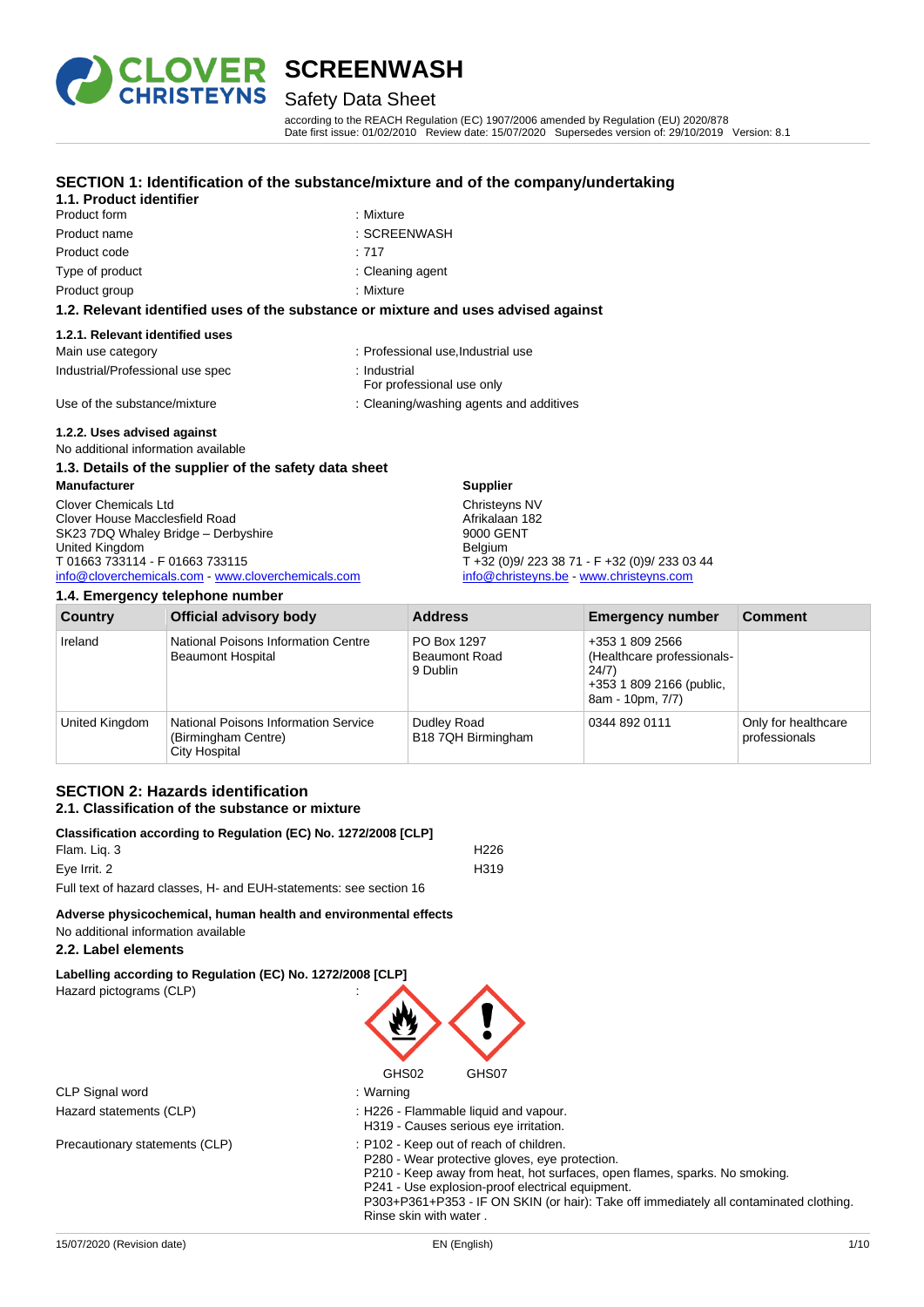### Safety Data Sheet

according to the REACH Regulation (EC) 1907/2006 amended by Regulation (EU) 2020/878

|                | P305+P351+P338 - IF IN EYES: Rinse cautiously with water for several minutes. Remove<br>contact lenses, if present and easy to do. Continue rinsing.<br>P337+P313 - If eye irritation persists: Get medical advice/attention.<br>P370+P378 - In case of fire: Use dry extinguishing powder to extinguish. |
|----------------|-----------------------------------------------------------------------------------------------------------------------------------------------------------------------------------------------------------------------------------------------------------------------------------------------------------|
| EUH-statements | : EUH208 - Contains Mixture of: 5-chloro-2-methyl-4-isothiazolin-3-one [EC no. 247-500-7]<br>and 2-methyl-2H -isothiazol-3-one [EC no. 220-239-6] (3:1). May produce an allergic<br>reaction.                                                                                                             |

#### **2.3. Other hazards**

This substance/mixture does not meet the PBT criteria of REACH regulation, annex XIII

This substance/mixture does not meet the vPvB criteria of REACH regulation, annex XIII

Contains no PBT/vPvB substances ≥ 0.1% assessed in accordance with REACH Annex XIII

The mixture does not contain substance(s) included in the list established in accordance with Article 59(1) of REACH for having endocrine disrupting properties, or is not identified as having endocrine disrupting properties in accordance with the criteria set out in Commission Delegated Regulation (EU) 2017/2100 or Commission Regulation (EU) 2018/605

#### **SECTION 3: Composition/information on ingredients**

**3.1. Substances**

Not applicable

#### **3.2. Mixtures**

| <b>Name</b>                                                                                                                            | <b>Product identifier</b>                                                                                 | $\frac{9}{6}$ | <b>Classification according to</b><br><b>Regulation (EC) No. 1272/2008</b><br>[CLP]                                                                                                                                               |
|----------------------------------------------------------------------------------------------------------------------------------------|-----------------------------------------------------------------------------------------------------------|---------------|-----------------------------------------------------------------------------------------------------------------------------------------------------------------------------------------------------------------------------------|
| Ethanol<br>substance with national workplace exposure limit(s)<br>(GB)                                                                 | CAS-no: 64-17-5<br>Einecs nr: 200-578-6<br>EG annex nr: 603-002-00-5<br>REACH-no: 01-2119457610-<br>43    | $10 - 30$     | Flam. Liq. 2, H225<br>Eye Irrit. 2, H319                                                                                                                                                                                          |
| Isopropanol<br>substance with national workplace exposure limit(s)<br>(GB)                                                             | CAS-no: 67-63-0<br>Einecs nr: 200-661-7<br>EG annex nr: 603-117-00-0<br>REACH-no: 01-2119457558-<br>25    | $10 - 30$     | Flam. Lig. 2, H225<br>Eye Irrit. 2, H319<br>STOT SE 3, H336                                                                                                                                                                       |
| Mixture of: 5-chloro-2-methyl-4-isothiazolin-3-one [EC<br>no. 247-500-7] and 2-methyl-2H -isothiazol-3-one [EC<br>no. 220-239-61 (3:1) | CAS-no: 55965-84-9<br>Einecs nr: 611-341-5<br>EG annex nr: 613-167-00-5<br>REACH-no: 01-2120764691-<br>48 | < 0.1         | Acute Tox. 2 (Inhalation), H330<br>Acute Tox. 2 (Dermal), H310<br>Acute Tox. 3 (Oral), H301<br>Skin Corr. 1C, H314<br>Eye Dam. 1, H318<br>Skin Sens. 1A, H317<br>Aquatic Acute 1, H400 (M=100)<br>Aquatic Chronic 1, H410 (M=100) |

#### **Specific concentration limits:**

| <b>Name</b>                                                                                                                              | <b>Product identifier</b>                                                                                 | <b>Specific concentration limits</b>                                                                                                                                                                                |
|------------------------------------------------------------------------------------------------------------------------------------------|-----------------------------------------------------------------------------------------------------------|---------------------------------------------------------------------------------------------------------------------------------------------------------------------------------------------------------------------|
| Mixture of: 5-chloro-2-methyl-4-isothiazolin-3-one [EC<br>no. 247-500-7] and 2-methyl-2H -isothiazol-3-one [EC<br>  no. 220-239-6] (3:1) | CAS-no: 55965-84-9<br>Einecs nr: 611-341-5<br>EG annex nr: 613-167-00-5<br>REACH-no: 01-2120764691-<br>48 | (0.0015 ≤C ≤ 100) Skin Sens. 1A, H317<br>  ( 0.06 ≤C < 0.6) Eye Irrit. 2, H319<br>  ( 0.06 ≤C < 0.6) Skin Irrit. 2, H315<br>$(0.6 \leq C \leq 100)$ Eye Dam. 1, H318<br>$(0.6 \leq C \leq 100)$ Skin Corr. 1C, H314 |

Full text of H- and EUH-statements: see section 16

### **SECTION 4: First aid measures**

| 4.1. Description of first aid measures |                                                                                                                                                                                     |
|----------------------------------------|-------------------------------------------------------------------------------------------------------------------------------------------------------------------------------------|
| General advice                         | : Never give anything by mouth to an unconscious person. If you feel unwell, seek medical<br>advice (show the label where possible).                                                |
| Inhalation                             | : Allow affected person to breathe fresh air. Allow the victim to rest.                                                                                                             |
| Skin contact                           | : Take off immediately all contaminated clothing. Rinse skin with water/shower.                                                                                                     |
| Eye contact                            | : Rinse cautiously with water for several minutes. Remove contact lenses, if present and<br>easy to do. Continue rinsing. If eye irritation persists: Get medical advice/attention. |
| Ingestion                              | : Rinse mouth. Do NOT induce vomiting. Obtain emergency medical attention.                                                                                                          |
|                                        | 4.2. Most important symptoms and effects, both acute and delayed                                                                                                                    |
| Acute effects inhalation               | : May cause drowsiness or dizziness.                                                                                                                                                |
| Acute effects skin                     | : Irritation. Red skin.                                                                                                                                                             |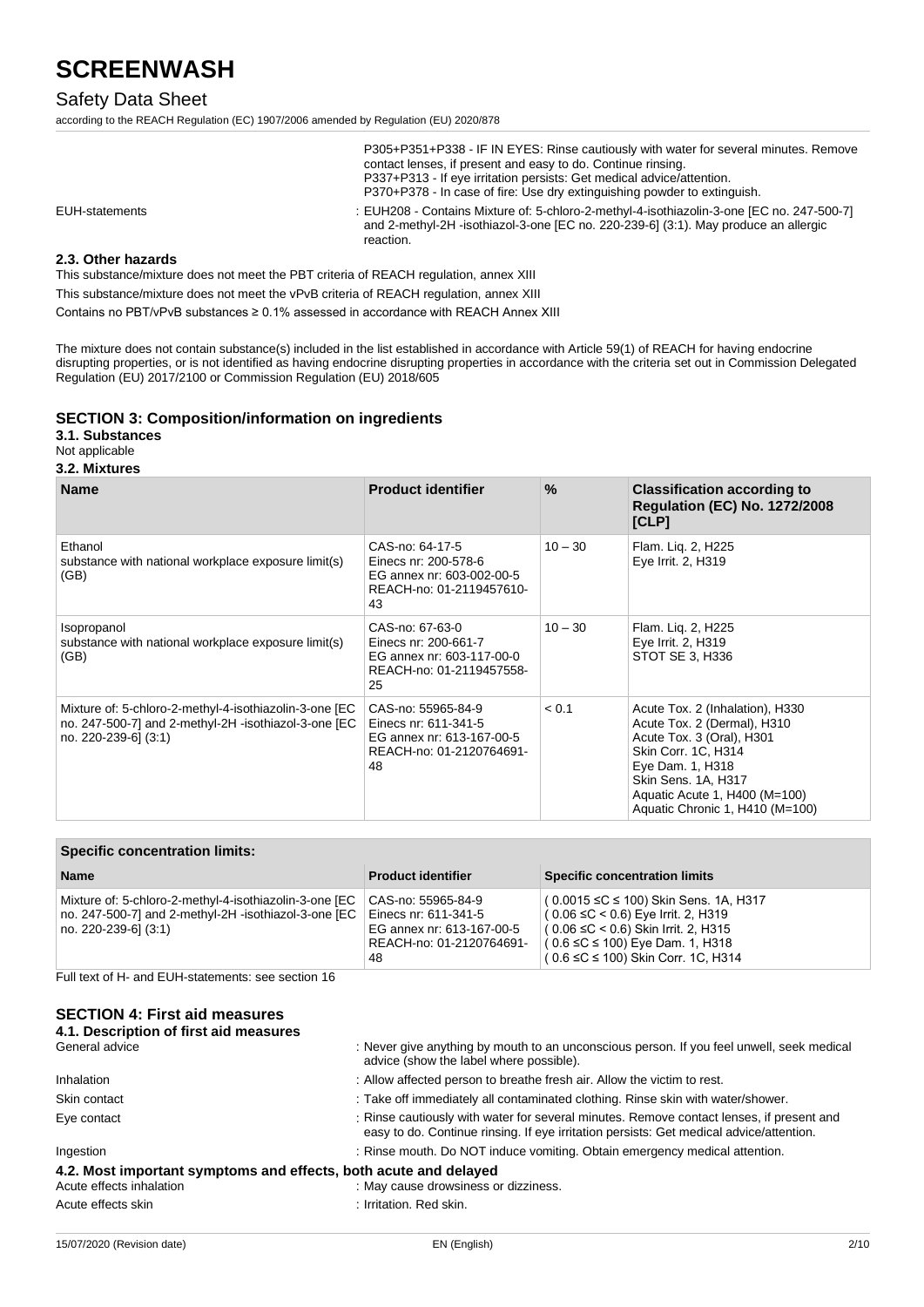## Safety Data Sheet

| Salety Data Sileet                                                                                                                            |                                                                                                                                                                                                                                                                                                                          |  |  |
|-----------------------------------------------------------------------------------------------------------------------------------------------|--------------------------------------------------------------------------------------------------------------------------------------------------------------------------------------------------------------------------------------------------------------------------------------------------------------------------|--|--|
| according to the REACH Regulation (EC) 1907/2006 amended by Regulation (EU) 2020/878                                                          |                                                                                                                                                                                                                                                                                                                          |  |  |
| Acute effects eyes                                                                                                                            | : Causes serious eye irritation. redness, itching, tears.                                                                                                                                                                                                                                                                |  |  |
| Acute effects oral route                                                                                                                      | : May cause headache and dizziness.                                                                                                                                                                                                                                                                                      |  |  |
| 4.3. Indication of any immediate medical attention and special treatment needed<br>No additional information available                        |                                                                                                                                                                                                                                                                                                                          |  |  |
| <b>SECTION 5: Firefighting measures</b><br>5.1. Extinguishing media<br>Suitable extinguishing media                                           | : dry chemical powder, alcohol-resistant foam, carbon dioxide (CO2).                                                                                                                                                                                                                                                     |  |  |
| 5.2. Special hazards arising from the substance or mixture<br>Fire hazard                                                                     | : Flammable liquid and vapour.                                                                                                                                                                                                                                                                                           |  |  |
| <b>Explosion hazard</b>                                                                                                                       | : May form flammable/explosive vapour-air mixture.                                                                                                                                                                                                                                                                       |  |  |
| Hazardous decomposition products in case of fire                                                                                              | : Toxic fumes may be released. Carbon dioxide. Carbon monoxide.                                                                                                                                                                                                                                                          |  |  |
| 5.3. Advice for firefighters<br>Firefighting instructions                                                                                     | : Use water spray or fog for cooling exposed containers. Exercise caution when fighting any<br>chemical fire. Prevent fire fighting water from entering the environment.                                                                                                                                                 |  |  |
| Protection during firefighting                                                                                                                | : Do not enter fire area without proper protective equipment, including respiratory protection.                                                                                                                                                                                                                          |  |  |
| <b>SECTION 6: Accidental release measures</b><br>6.1. Personal precautions, protective equipment and emergency procedures<br>General measures | : Remove ignition sources. Use special care to avoid static electric charges. No open<br>flames. No smoking.                                                                                                                                                                                                             |  |  |
| 6.1.1. For non-emergency personnel                                                                                                            |                                                                                                                                                                                                                                                                                                                          |  |  |
| <b>Emergency procedures</b>                                                                                                                   | : Evacuate unnecessary personnel.                                                                                                                                                                                                                                                                                        |  |  |
| 6.1.2. For emergency responders                                                                                                               |                                                                                                                                                                                                                                                                                                                          |  |  |
| Protective equipment                                                                                                                          | : Equip cleanup crew with proper protection.                                                                                                                                                                                                                                                                             |  |  |
| <b>Emergency procedures</b>                                                                                                                   | : Ventilate area.                                                                                                                                                                                                                                                                                                        |  |  |
| 6.2. Environmental precautions<br>Prevent entry to sewers and public waters. Notify authorities if liquid enters sewers or public waters.     |                                                                                                                                                                                                                                                                                                                          |  |  |
| 6.3. Methods and material for containment and cleaning up                                                                                     |                                                                                                                                                                                                                                                                                                                          |  |  |
| Methods for cleaning up                                                                                                                       | : Soak up spills with inert solids, such as clay or diatomaceous earth as soon as possible.<br>Collect spillage. Store away from other materials.                                                                                                                                                                        |  |  |
| 6.4. Reference to other sections<br>See Section 8. Exposure controls and personal protection.                                                 |                                                                                                                                                                                                                                                                                                                          |  |  |
| <b>SECTION 7: Handling and storage</b><br>7.1. Precautions for safe handling                                                                  |                                                                                                                                                                                                                                                                                                                          |  |  |
| Additional hazards when processed                                                                                                             | : Handle empty containers with care because residual vapours are flammable.                                                                                                                                                                                                                                              |  |  |
| Precautions for safe handling                                                                                                                 | : Wash hands and other exposed areas with mild soap and water before eating, drinking or<br>smoking and when leaving work. Provide good ventilation in process area to prevent<br>formation of vapour. No open flames. No smoking. Take precautionary measures against<br>static discharge. Use only non-sparking tools. |  |  |
| Hygiene measures                                                                                                                              | : Wash hands, forearms and face thoroughly after handling.                                                                                                                                                                                                                                                               |  |  |
| 7.2. Conditions for safe storage, including any incompatibilities<br><b>Technical measures</b>                                                | Proper grounding procedures to avoid static electricity should be followed. Ground/bond<br>container and receiving equipment. Use explosion-proof electrical/ventilating/lighting<br>equipment.                                                                                                                          |  |  |

Storage conditions : Keep only in the original container in a cool, well ventilated place away from : Keep

Incompatible materials **incompatible materials** : Sources of ignition. Direct sunlight. Heat sources.

Packaging materials **in the case of the case of the case of the case of the case of the case of the case of the case of the case of the case of the case of the case of the case of the case of the case of the case of the ca** 

#### **7.3. Specific end use(s)**

No additional information available

#### **SECTION 8: Exposure controls/personal protection 8.1. Control parameters**

#### **8.1.1 National occupational exposure and biological limit values**

| <b>Ethanol (64-17-5)</b>                             |         |
|------------------------------------------------------|---------|
| <b>United Kingdom - Occupational Exposure Limits</b> |         |
| ⊥Local name                                          | Ethanol |

container tightly closed.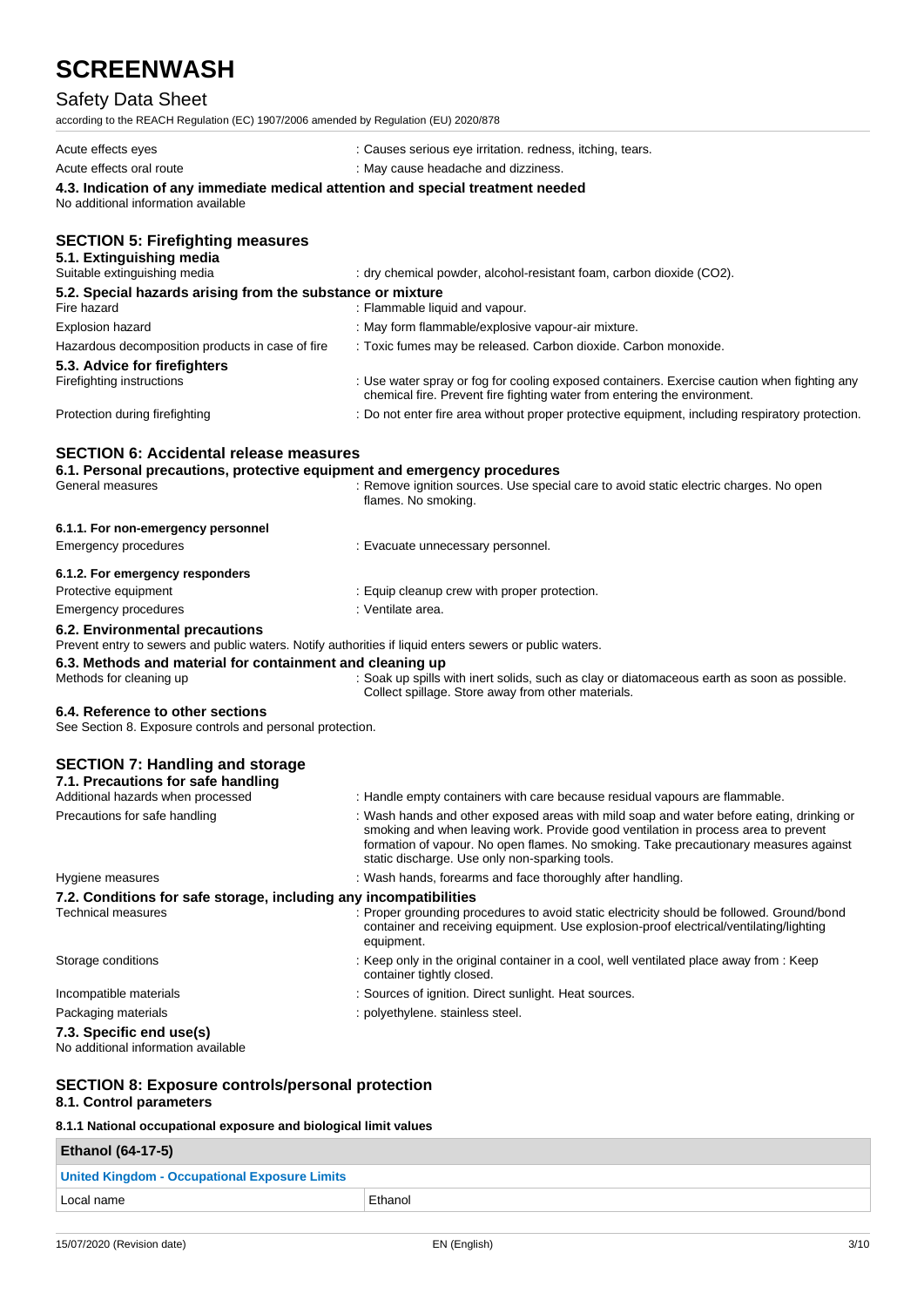### Safety Data Sheet

according to the REACH Regulation (EC) 1907/2006 amended by Regulation (EU) 2020/878

| <b>Ethanol (64-17-5)</b>                             |                                       |  |
|------------------------------------------------------|---------------------------------------|--|
| WEL TWA (OEL TWA) [1]                                | 1920 mg/m <sup>3</sup>                |  |
| WEL TWA (OEL TWA) [2]                                | 1000 ppm                              |  |
| Regulatory reference                                 | EH40/2005 (Fourth edition, 2020). HSE |  |
| Isopropanol (67-63-0)                                |                                       |  |
| <b>United Kingdom - Occupational Exposure Limits</b> |                                       |  |
| Local name                                           | Propan-2-ol                           |  |
| WEL TWA (OEL TWA) [1]                                | 999 mg/m $3$                          |  |
| WEL TWA (OEL TWA) [2]                                | 400 ppm                               |  |
| WEL STEL (OEL STEL)                                  | 1250 mg/m <sup>3</sup>                |  |
| WEL STEL (OEL STEL) [ppm]                            | 500 ppm                               |  |
| Regulatory reference                                 | EH40/2005 (Fourth edition, 2020). HSE |  |

#### **8.1.2. Recommended monitoring procedures**

No additional information available

#### **8.1.3. Air contaminants formed**

No additional information available

#### **8.1.4. DNEL and PNEC**

No additional information available

#### **8.1.5. Control banding**

No additional information available

**8.2. Exposure controls**

#### **8.2.1. Appropriate engineering controls**

#### **Appropriate engineering controls:**

Ensure that there is a suitable ventilation system.

#### **8.2.2. Personal protection equipment**

#### **Personal protective equipment:**

Protective clothing. Safety glasses. Avoid all unnecessary exposure.

#### **Personal protective equipment symbol(s):**



#### **8.2.2.1. Eye and face protection**

**Eye protection:** Chemical goggles or safety glasses

#### **8.2.2.2. Skin protection Hand protection:**

Wear protective gloves.

#### **8.2.2.3. Respiratory protection**

#### **Respiratory protection:**

Wear appropriate mask. In case of inadequate ventilation wear respiratory protection.

**8.2.2.4. Thermal hazards** No additional information available

#### **8.2.3. Environmental exposure controls**

#### **Other information:**

Do not eat, drink or smoke during use.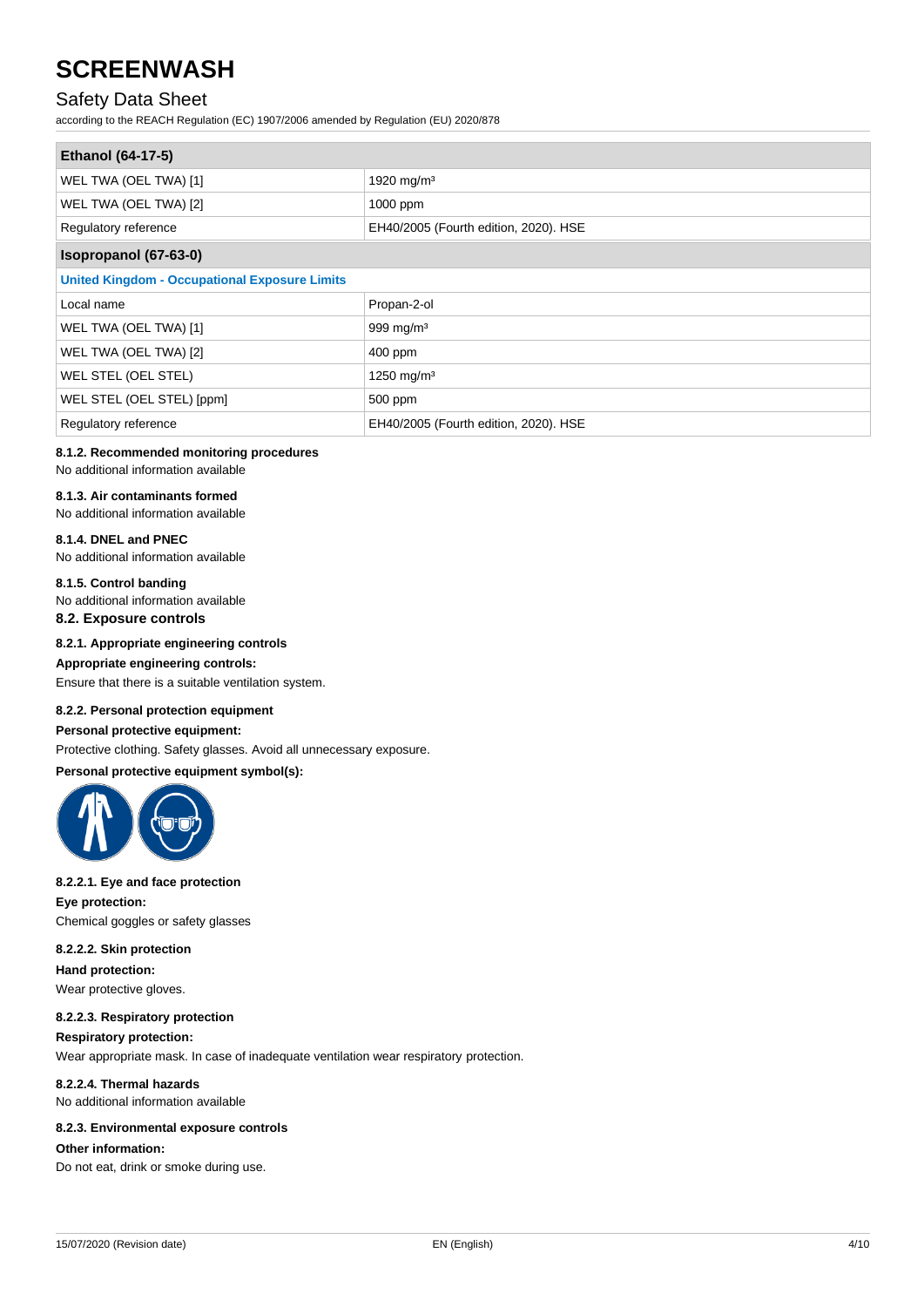### Safety Data Sheet

according to the REACH Regulation (EC) 1907/2006 amended by Regulation (EU) 2020/878

### **SECTION 9: Physical and chemical properties**

#### **9.1. Information on basic physical and chemical properties**

| Physical state                                  | : Liquid                       |
|-------------------------------------------------|--------------------------------|
| Colour                                          | : Blue.                        |
| Physical state/form                             | : Liquid.                      |
| Odour                                           | : Characteristic.              |
| Odour threshold                                 | : Not available                |
| Melting point/range                             | : -20 °C                       |
| Freezing point                                  | : Not available                |
| Boiling point/Boiling range                     | : 95 $^{\circ}$ C              |
| Flammability                                    | : Flammable liquid and vapour. |
| <b>Explosive limits</b>                         | : Not available                |
| Lower explosion limit                           | : Not available                |
| Upper explosion limit                           | : Not available                |
| Flash point                                     | :31 °C                         |
| Autoignition temperature                        | : Not available                |
| Decomposition temperature                       | : Not available                |
| pH                                              | : 7                            |
| Viscosity, kinematic                            | : Not available                |
| Solubility                                      | : Soluble in water.            |
| Partition coefficient n-octanol/water (Log Kow) | : Not available                |
| Vapour pressure                                 | : Not available                |
| Vapour pressure at 50 °C                        | : Not available                |
| Density                                         | : Not available                |
| Relative density                                | : 0.965                        |
| Relative vapour density at 20 °C                | : Not available                |
| Particle characteristics                        | : Not applicable               |
| 9.2. Other information                          |                                |

#### **9.2.1. Information with regard to physical hazard classes**

No additional information available

| 9.2.2. Other safety characteristics |             |
|-------------------------------------|-------------|
| VOC content                         | $: 250$ g/l |

### **SECTION 10: Stability and reactivity**

| <b>SLOTION TO: Stability and reactivity</b><br>10.1. Reactivity                                                          |                  |
|--------------------------------------------------------------------------------------------------------------------------|------------------|
| Stable under normal conditions.                                                                                          |                  |
| 10.2. Chemical stability                                                                                                 |                  |
| Flammable liquid and vapour. May form flammable/explosive vapour-air mixture.                                            |                  |
| 10.3. Possibility of hazardous reactions<br>No dangerous reactions known under normal conditions of use.                 |                  |
| 10.4. Conditions to avoid<br>Direct sunlight. Extremely high or low temperatures. Open flame. Overheating. Heat. Sparks. |                  |
| 10.5. Incompatible materials<br>No additional information available                                                      |                  |
| 10.6. Hazardous decomposition products<br>fume. Carbon monoxide. Carbon dioxide. May release flammable gases.            |                  |
| <b>SECTION 11: Toxicological information</b>                                                                             |                  |
| 11.1. Information on hazard classes as defined in Regulation (EC) No 1272/2008                                           |                  |
| Acute toxicity (oral)                                                                                                    | : Not classified |
| Acute toxicity (dermal)                                                                                                  | : Not classified |
| Acute toxicity (inhalation)                                                                                              | : Not classified |
| <b>Ethanol (64-17-5)</b>                                                                                                 |                  |
| LC50 Inhalation - Rat (Vapours)                                                                                          | 51 mg/l/4h       |
| $1 - 1.070$ Contracts and $(0.700)$                                                                                      |                  |

## **Isopropanol (67-63-0)**

LD50 oral rat **Fig. 2018** 15840 mg/kg bodyweight (OECD Guideline 401)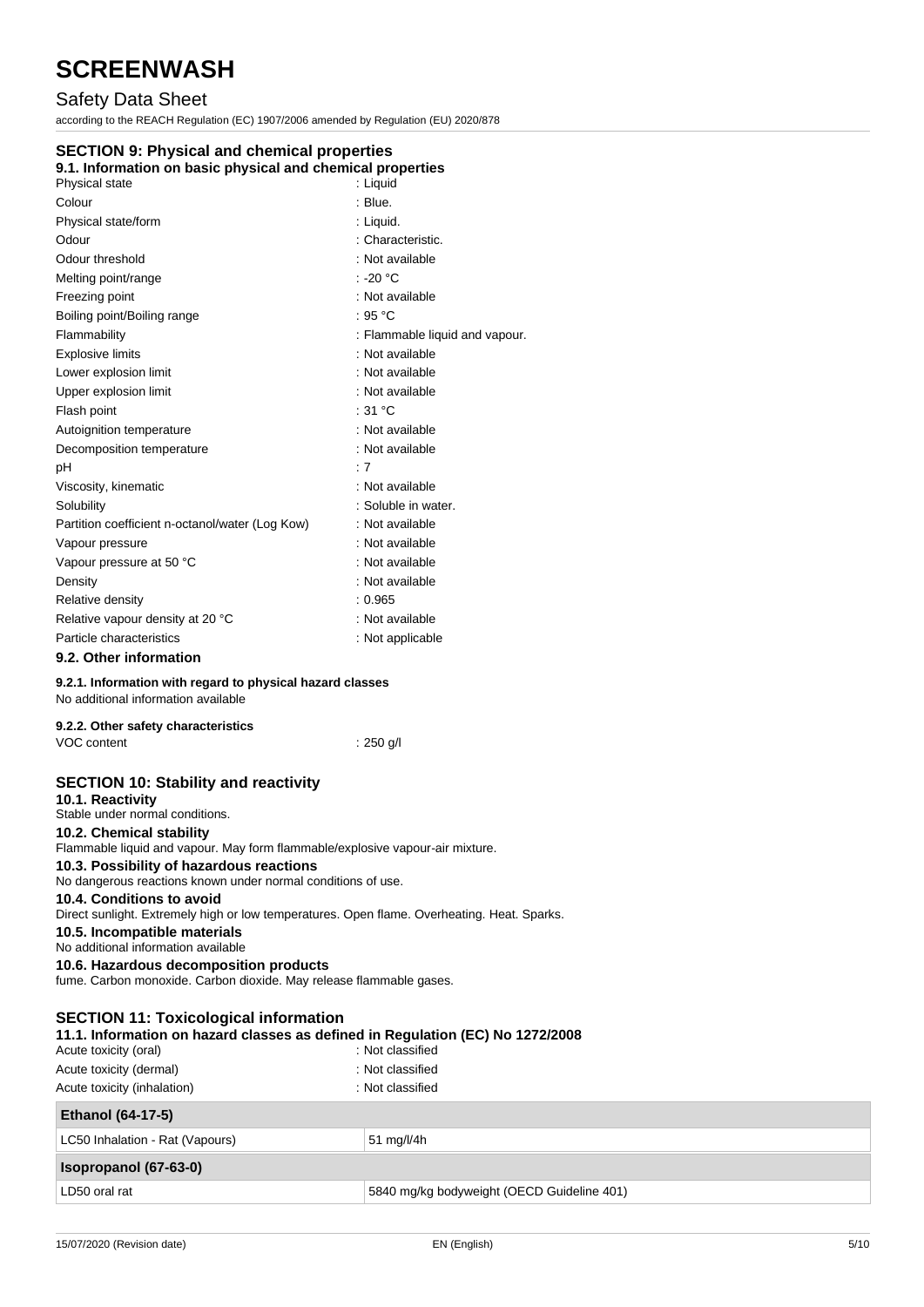### Safety Data Sheet

according to the REACH Regulation (EC) 1907/2006 amended by Regulation (EU) 2020/878

| 6] (3:1) (55965-84-9)                                                          | Mixture of: 5-chloro-2-methyl-4-isothiazolin-3-one [EC no. 247-500-7] and 2-methyl-2H-isothiazol-3-one [EC no. 220-239- |
|--------------------------------------------------------------------------------|-------------------------------------------------------------------------------------------------------------------------|
| LD50 oral rat                                                                  | 64 mg/kg                                                                                                                |
| LD50 dermal rat                                                                | 87.12 mg/kg                                                                                                             |
| LD50 dermal rabbit                                                             | 78 mg/kg                                                                                                                |
| LC50 Inhalation - Rat                                                          | $0.33$ mg/l/4h                                                                                                          |
| LC50 Inhalation - Rat (Dust/Mist)                                              | 0.33 mg/l/4h                                                                                                            |
| Skin corrosion/irritation                                                      | : Not classified                                                                                                        |
|                                                                                | pH: 7                                                                                                                   |
| Additional information                                                         | : Based on available data, the classification criteria are not met                                                      |
| Serious eye damage/irritation                                                  | : Causes serious eye irritation.                                                                                        |
|                                                                                | pH: 7                                                                                                                   |
| Respiratory or skin sensitisation                                              | : Not classified                                                                                                        |
| Additional information                                                         | : Based on available data, the classification criteria are not met                                                      |
| Germ cell mutagenicity                                                         | : Not classified                                                                                                        |
| Additional information                                                         | : Based on available data, the classification criteria are not met                                                      |
| Carcinogenicity                                                                | : Not classified                                                                                                        |
| Additional information                                                         | : Based on available data, the classification criteria are not met                                                      |
| Reproductive toxicity                                                          | : Not classified                                                                                                        |
| Additional information                                                         | : Based on available data, the classification criteria are not met                                                      |
| STOT-single exposure                                                           | : Not classified                                                                                                        |
| Additional information                                                         | : Based on available data, the classification criteria are not met                                                      |
| Ethanol (64-17-5)                                                              |                                                                                                                         |
| NOAEL (oral, rat)                                                              | 1730 mg/kg bodyweight (90d, female)                                                                                     |
| Isopropanol (67-63-0)                                                          |                                                                                                                         |
| STOT-single exposure                                                           | May cause drowsiness or dizziness.                                                                                      |
| STOT-repeated exposure                                                         | : Not classified                                                                                                        |
| Additional information                                                         | : Based on available data, the classification criteria are not met                                                      |
| Aspiration hazard                                                              | : Not classified                                                                                                        |
| Additional information                                                         | : Based on available data, the classification criteria are not met                                                      |
| 11.2. Information on other hazards                                             |                                                                                                                         |
| 11.2.1. Endocrine disrupting properties<br>No additional information available |                                                                                                                         |
| 11.2.2. Other information                                                      |                                                                                                                         |
| Potential adverse human health effects and<br>symptoms                         | : Based on available data, the classification criteria are not met                                                      |
| <b>SECTION 12: Ecological information</b><br>12.1. Toxicity                    |                                                                                                                         |
| Hazardous to the aquatic environment, short-term<br>(acute)                    | : Not classified                                                                                                        |
| Hazardous to the aquatic environment, long-term                                | : Not classified                                                                                                        |
| (chronic)                                                                      |                                                                                                                         |
| Not rapidly degradable                                                         |                                                                                                                         |
| 6] (3:1) (55965-84-9)                                                          | Mixture of: 5-chloro-2-methyl-4-isothiazolin-3-one [EC no. 247-500-7] and 2-methyl-2H-isothiazol-3-one [EC no. 220-239- |
| LC50 - Fish [1]                                                                | 0.19 mg/l Rainbow trout                                                                                                 |
| LC50 - Fish [2]                                                                | zonnebaars                                                                                                              |

EC50 - Other aquatic organisms [1] 0.126 mg/l waterflea

 $\vert$  EC50 - Other aquatic organisms [2]  $\vert$  0.003 mg/l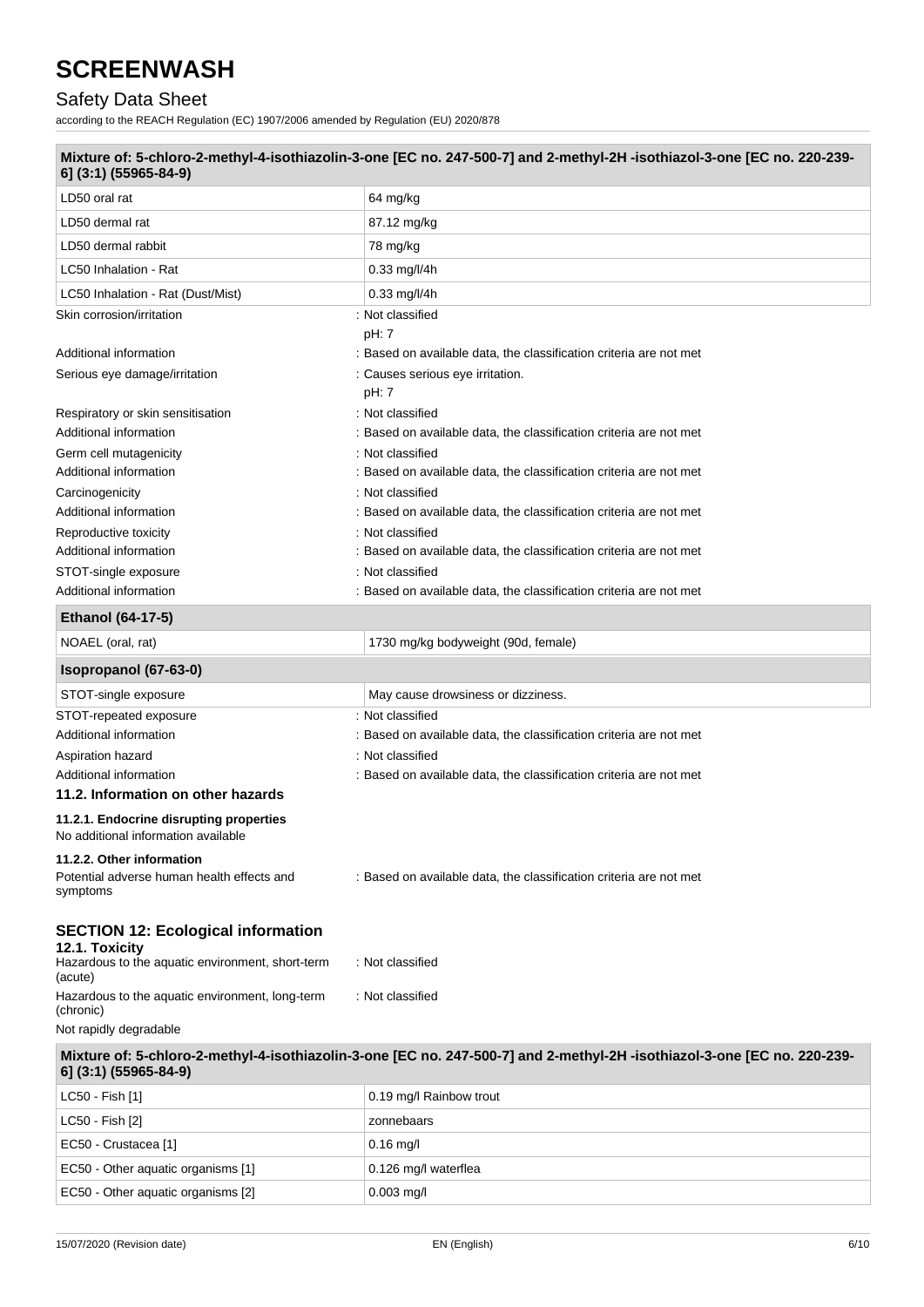## Safety Data Sheet

according to the REACH Regulation (EC) 1907/2006 amended by Regulation (EU) 2020/878

| Mixture of: 5-chloro-2-methyl-4-isothiazolin-3-one [EC no. 247-500-7] and 2-methyl-2H-isothiazol-3-one [EC no. 220-239-<br>6] (3:1) (55965-84-9) |                                                                                                                                             |                                                                                                                                                                                                                                                                                       |
|--------------------------------------------------------------------------------------------------------------------------------------------------|---------------------------------------------------------------------------------------------------------------------------------------------|---------------------------------------------------------------------------------------------------------------------------------------------------------------------------------------------------------------------------------------------------------------------------------------|
| EC50 72h - Algae [1]                                                                                                                             | $0.027$ mg/l                                                                                                                                |                                                                                                                                                                                                                                                                                       |
| ErC50 algae                                                                                                                                      | 0.003 mg/l Skeletonema costatum                                                                                                             |                                                                                                                                                                                                                                                                                       |
| ErC50 other aquatic plants                                                                                                                       | 0.018 mg/l selenastrum capricornutum                                                                                                        |                                                                                                                                                                                                                                                                                       |
| NOEC chronic fish                                                                                                                                | $0.05 \,\mathrm{mg/l}$                                                                                                                      |                                                                                                                                                                                                                                                                                       |
| NOEC chronic crustacea                                                                                                                           | $0.1$ mg/l                                                                                                                                  |                                                                                                                                                                                                                                                                                       |
| NOEC chronic algae                                                                                                                               | $0.0014$ mg/l                                                                                                                               |                                                                                                                                                                                                                                                                                       |
| 12.2. Persistence and degradability                                                                                                              |                                                                                                                                             |                                                                                                                                                                                                                                                                                       |
| <b>SCREENWASH</b>                                                                                                                                |                                                                                                                                             |                                                                                                                                                                                                                                                                                       |
| Persistence and degradability                                                                                                                    | to support this assertion are held at the disposal of the competent authorities of the<br>of a detergent manufacturer.                      | Biodegradable. The surfactant(s) contained in this preparation complies(comply) with the<br>biodegradability criteria as laid down in Regulation (EC) No. 648/2004 on detergents. Data<br>Member States and will be made available to them, at their direct request or at the request |
| Ethanol (64-17-5)                                                                                                                                |                                                                                                                                             |                                                                                                                                                                                                                                                                                       |
| Persistence and degradability                                                                                                                    | Biodegradable.                                                                                                                              |                                                                                                                                                                                                                                                                                       |
| 12.3. Bioaccumulative potential                                                                                                                  |                                                                                                                                             |                                                                                                                                                                                                                                                                                       |
| <b>SCREENWASH</b>                                                                                                                                |                                                                                                                                             |                                                                                                                                                                                                                                                                                       |
| Bioaccumulative potential                                                                                                                        | No bioaccumulation.                                                                                                                         |                                                                                                                                                                                                                                                                                       |
| Mixture of: 5-chloro-2-methyl-4-isothiazolin-3-one [EC no. 247-500-7] and 2-methyl-2H-isothiazol-3-one [EC no. 220-239-<br>6] (3:1) (55965-84-9) |                                                                                                                                             |                                                                                                                                                                                                                                                                                       |
| Log Pow                                                                                                                                          | 0.4                                                                                                                                         |                                                                                                                                                                                                                                                                                       |
| 12.4. Mobility in soil<br>No additional information available                                                                                    |                                                                                                                                             |                                                                                                                                                                                                                                                                                       |
| 12.5. Results of PBT and vPvB assessment                                                                                                         |                                                                                                                                             |                                                                                                                                                                                                                                                                                       |
| <b>SCREENWASH</b>                                                                                                                                |                                                                                                                                             |                                                                                                                                                                                                                                                                                       |
| This substance/mixture does not meet the PBT criteria of REACH regulation, annex XIII                                                            |                                                                                                                                             |                                                                                                                                                                                                                                                                                       |
| This substance/mixture does not meet the vPvB criteria of REACH regulation, annex XIII                                                           |                                                                                                                                             |                                                                                                                                                                                                                                                                                       |
| 12.6. Endocrine disrupting properties<br>No additional information available<br>12.7. Other adverse effects<br>Additional information            | : Avoid release to the environment.                                                                                                         |                                                                                                                                                                                                                                                                                       |
| <b>SECTION 13: Disposal considerations</b><br>13.1. Waste treatment methods<br>Product/Packaging disposal recommendations                        | : Dispose in a safe manner in accordance with local/national regulations. Dispose of<br>regional, national and/or international regulation. | contents/container to hazardous or special waste collection point, in accordance with local,                                                                                                                                                                                          |
| Additional information                                                                                                                           | : Handle empty containers with care because residual vapours are flammable.                                                                 |                                                                                                                                                                                                                                                                                       |
| Waste / unused products                                                                                                                          | : Avoid release to the environment.                                                                                                         |                                                                                                                                                                                                                                                                                       |
| <b>SECTION 14: Transport information</b><br>In accordance with ADR / IMDG / IATA<br><b>ADR</b>                                                   | <b>IMDG</b>                                                                                                                                 | <b>IATA</b>                                                                                                                                                                                                                                                                           |

| ADR                                                               | <b>IIVIDG</b>                                              | IAIA                                                       |
|-------------------------------------------------------------------|------------------------------------------------------------|------------------------------------------------------------|
| 14.1. UN number or ID number                                      |                                                            |                                                            |
| <b>UN 1987</b>                                                    | UN 1987                                                    | UN 1987                                                    |
| 14.2. UN proper shipping name                                     |                                                            |                                                            |
| ALCOHOLS, N.O.S.                                                  | ALCOHOLS, N.O.S.                                           | Alcohols, n.o.s.                                           |
| <b>Transport document description</b>                             |                                                            |                                                            |
| UN 1987 ALCOHOLS, N.O.S. (Ethanol;<br>Isopropanol), 3, III, (D/E) | UN 1987 ALCOHOLS, N.O.S. (Ethanol;<br>Isopropanol), 3, III | UN 1987 Alcohols, n.o.s. (Ethanol;<br>Isopropanol), 3, Ill |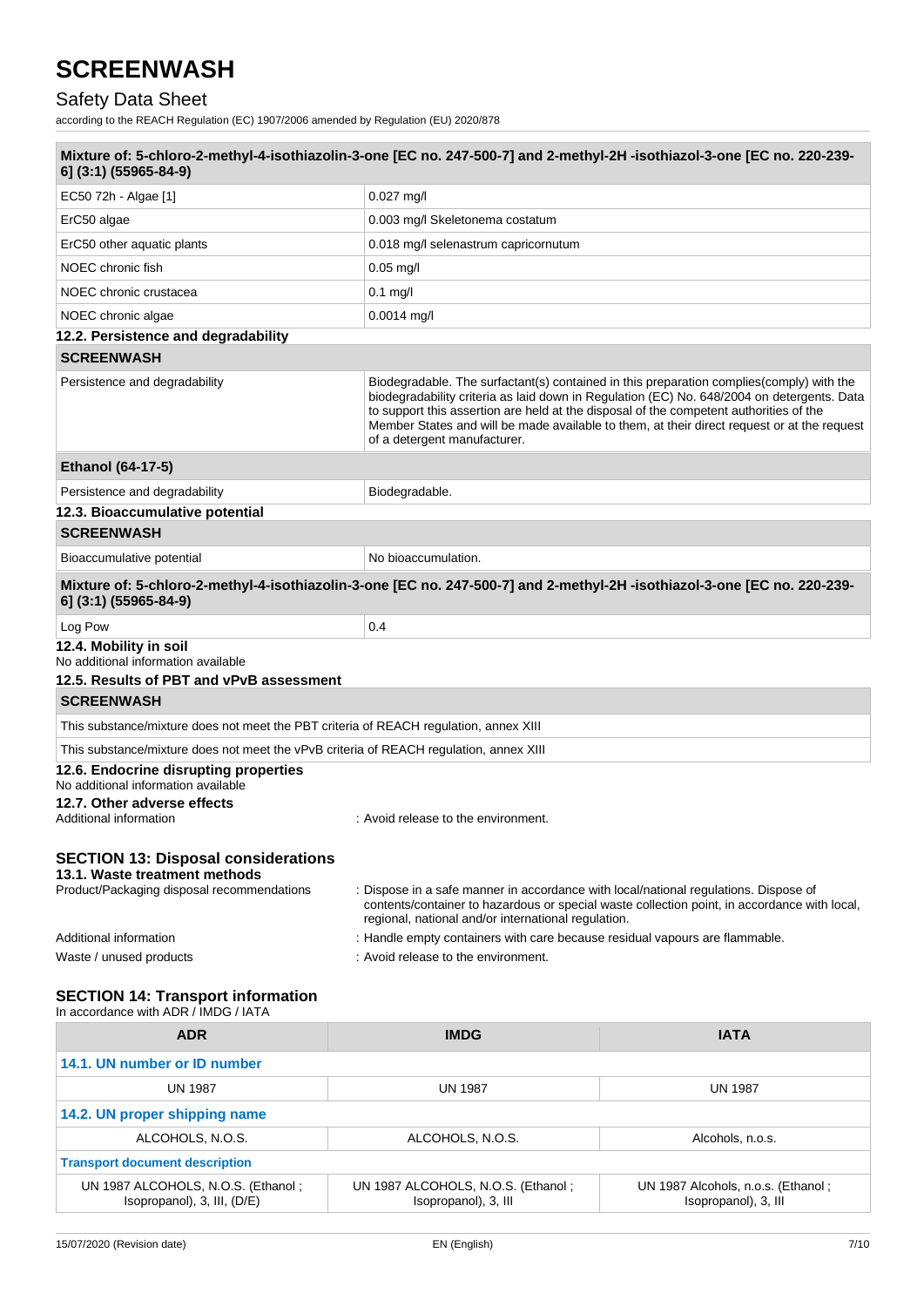## Safety Data Sheet

according to the REACH Regulation (EC) 1907/2006 amended by Regulation (EU) 2020/878

| <b>ADR</b>                                                                      | <b>IMDG</b>                                               | <b>IATA</b>                       |
|---------------------------------------------------------------------------------|-----------------------------------------------------------|-----------------------------------|
| 14.3. Transport hazard class(es)                                                |                                                           |                                   |
| 3                                                                               | 3                                                         | 3                                 |
| ⋓                                                                               |                                                           |                                   |
| 14.4. Packing group                                                             |                                                           |                                   |
| Ш                                                                               | Ш                                                         | Ш                                 |
| <b>14.5. Environmental hazards</b>                                              |                                                           |                                   |
| Dangerous for the environment: No                                               | Dangerous for the environment: No<br>Marine pollutant: No | Dangerous for the environment: No |
| No supplementary information available                                          |                                                           |                                   |
| 14.6. Special precautions for user                                              |                                                           |                                   |
| <b>Overland transport</b>                                                       |                                                           |                                   |
| Classification code (ADR)                                                       | : F1                                                      |                                   |
| Special provisions (ADR)                                                        | : 274, 601                                                |                                   |
| Limited quantities (ADR)                                                        | : 51                                                      |                                   |
| Packing instructions (ADR)                                                      | : P001, IBC03, LP01, R001                                 |                                   |
| Mixed packing provisions (ADR)                                                  | : MP19                                                    |                                   |
| Portable tank and bulk container instructions<br>(ADR)                          | : T4                                                      |                                   |
| Portable tank and bulk container special provisions<br>(ADR)                    | : TP1, TP29                                               |                                   |
| Tank code (ADR)                                                                 | : LGBF                                                    |                                   |
| Vehicle for tank carriage                                                       | : FL                                                      |                                   |
| Transport category (ADR)                                                        | :3                                                        |                                   |
| Special provisions for carriage - Packages (ADR)                                | : V12                                                     |                                   |
| Special provisions for carriage - Operation (ADR)                               | $\cdot$ S2                                                |                                   |
| Hazard identification number (Kemler No.)                                       | : 30                                                      |                                   |
| Orange plates                                                                   | 30                                                        |                                   |
| Tunnel code                                                                     | : $D/E$                                                   |                                   |
| EAC code                                                                        | : 3YE                                                     |                                   |
| <b>Transport by sea</b>                                                         |                                                           |                                   |
| Special provisions (IMDG)                                                       | : 223, 274                                                |                                   |
| Limited quantities (IMDG)                                                       | : 5L                                                      |                                   |
| Packing instructions (IMDG)                                                     | : P001, LP01                                              |                                   |
| IBC packing instructions (IMDG)                                                 | : IBC03                                                   |                                   |
| Air transport                                                                   |                                                           |                                   |
| PCA Limited quantities (IATA)                                                   | : Y344                                                    |                                   |
| PCA limited quantity max net quantity (IATA)                                    | :10L                                                      |                                   |
| PCA packing instructions (IATA)                                                 | :355                                                      |                                   |
| PCA max net quantity (IATA)                                                     | :60L                                                      |                                   |
| CAO packing instructions (IATA)                                                 | :366                                                      |                                   |
| CAO max net quantity (IATA)                                                     | : 220L                                                    |                                   |
| Special provisions (IATA)                                                       | : A3, A180                                                |                                   |
| 14.7. Maritime transport in bulk according to IMO instruments<br>Not applicable |                                                           |                                   |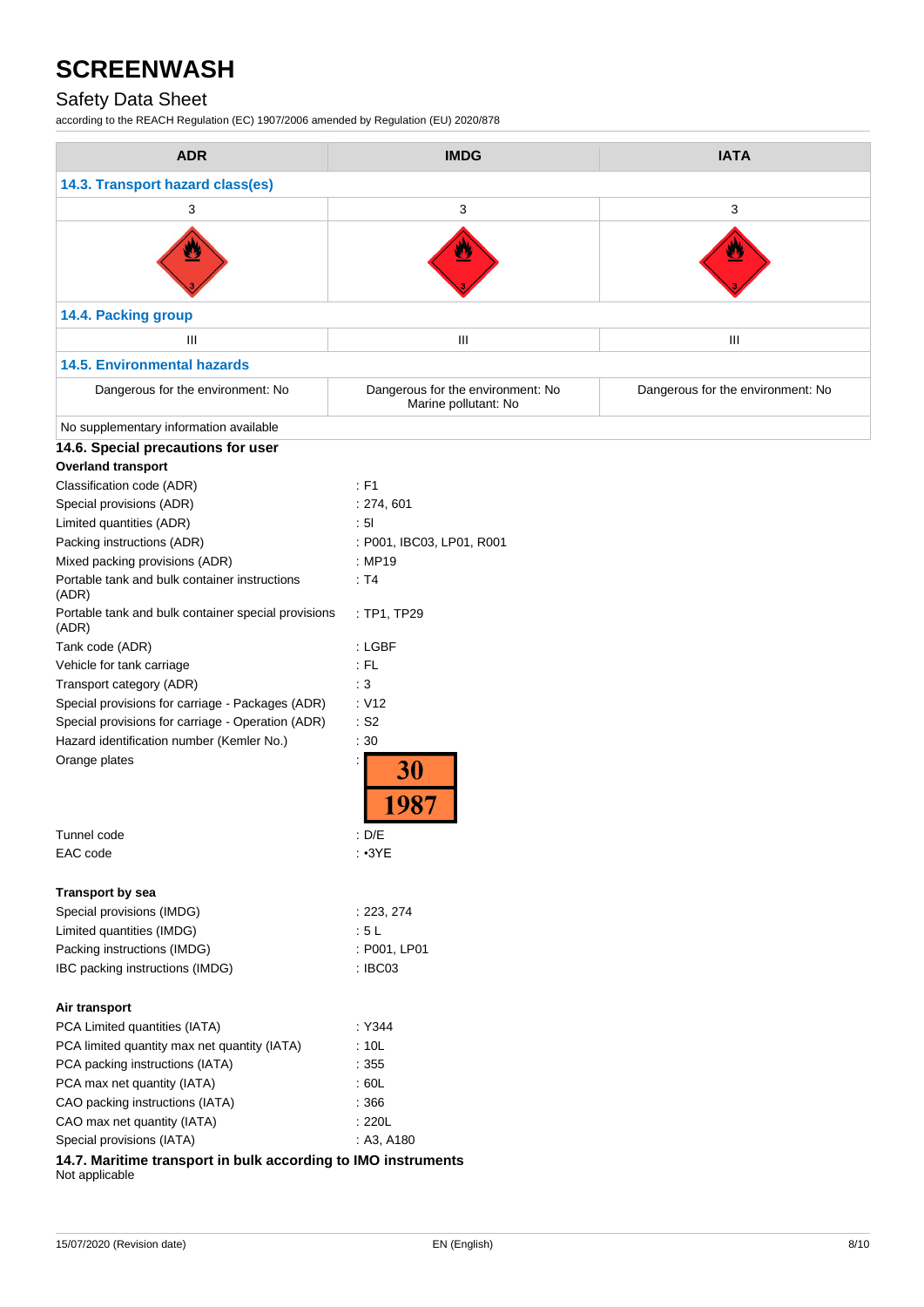### Safety Data Sheet

according to the REACH Regulation (EC) 1907/2006 amended by Regulation (EU) 2020/878

#### **SECTION 15: Regulatory information**

#### **15.1. Safety, health and environmental regulations/legislation specific for the substance or mixture**

#### **15.1.1. EU-Regulations**

Contains no REACH substances with Annex XVII restrictions

Contains no substance on the REACH candidate list

Contains no REACH Annex XIV substances

Contains no substance subject to Regulation (EU) No 649/2012 of the European Parliament and of the Council of 4 July 2012 concerning the export and import of hazardous chemicals.

Contains no substance subject to Regulation (EU) No 2019/1021 of the European Parliament and of the Council of 20 June 2019 on persistent organic pollutants

Contains no substance subject to REGULATION (EU) No 1005/2009 OF THE EUROPEAN PARLIAMENT AND OF THE COUNCIL of 16 September 2009 on substances that deplete the ozone layer.

Contains no substance subject to Regulation (EU) 2019/1148 of the European Parliament and of the Council of 20 June 2019 on the marketing and use of explosives precursors.

VOC content : 250 g/l

Contains no substance subject to Regulation (EC) 273/2004 of the European Parliament and of the Council of 11 February 2004 on the manufacture and the placing on market of certain substances used in the illicit manufacture of narcotic drugs and psychotropic substances.

#### **15.1.2. National regulations**

No additional information available

#### **15.2. Chemical safety assessment**

No chemical safety assessment has been carried out

## **SECTION 16: Other information**<br>Data sources

: REGULATION (EC) No 1272/2008 OF THE EUROPEAN PARLIAMENT AND OF THE COUNCIL of 16 December 2008 on classification, labelling and packaging of substances and mixtures, amending and repealing Directives 67/548/EEC and 1999/45/EC, and amending Regulation (EC) No 1907/2006.

Other information  $\blacksquare$ 

| Full text of H- and EUH-statements:                                                                                                                                             |  |  |
|---------------------------------------------------------------------------------------------------------------------------------------------------------------------------------|--|--|
| Acute toxicity (dermal), Category 2                                                                                                                                             |  |  |
| Acute toxicity (inhal.), Category 2                                                                                                                                             |  |  |
| Acute toxicity (oral), Category 3                                                                                                                                               |  |  |
| Hazardous to the aquatic environment - Acute Hazard, Category 1                                                                                                                 |  |  |
| Hazardous to the aquatic environment - Chronic Hazard, Category 1                                                                                                               |  |  |
| Contains Mixture of: 5-chloro-2-methyl-4-isothiazolin-3-one [EC no. 247-500-7] and 2-methyl-2H -isothiazol-3-one [EC<br>no. 220-239-6] (3:1). May produce an allergic reaction. |  |  |
| Serious eye damage/eye irritation, Category 1                                                                                                                                   |  |  |
| Serious eye damage/eye irritation, Category 2                                                                                                                                   |  |  |
| Flammable liquids, Category 2                                                                                                                                                   |  |  |
| Flammable liquids, Category 3                                                                                                                                                   |  |  |
| Highly flammable liquid and vapour.                                                                                                                                             |  |  |
| Flammable liquid and vapour.                                                                                                                                                    |  |  |
| Toxic if swallowed.                                                                                                                                                             |  |  |
| Fatal in contact with skin.                                                                                                                                                     |  |  |
| Causes severe skin burns and eye damage.                                                                                                                                        |  |  |
| Causes skin irritation.                                                                                                                                                         |  |  |
| May cause an allergic skin reaction.                                                                                                                                            |  |  |
| Causes serious eye damage.                                                                                                                                                      |  |  |
| Causes serious eye irritation.                                                                                                                                                  |  |  |
| Fatal if inhaled.                                                                                                                                                               |  |  |
| May cause drowsiness or dizziness.                                                                                                                                              |  |  |
|                                                                                                                                                                                 |  |  |